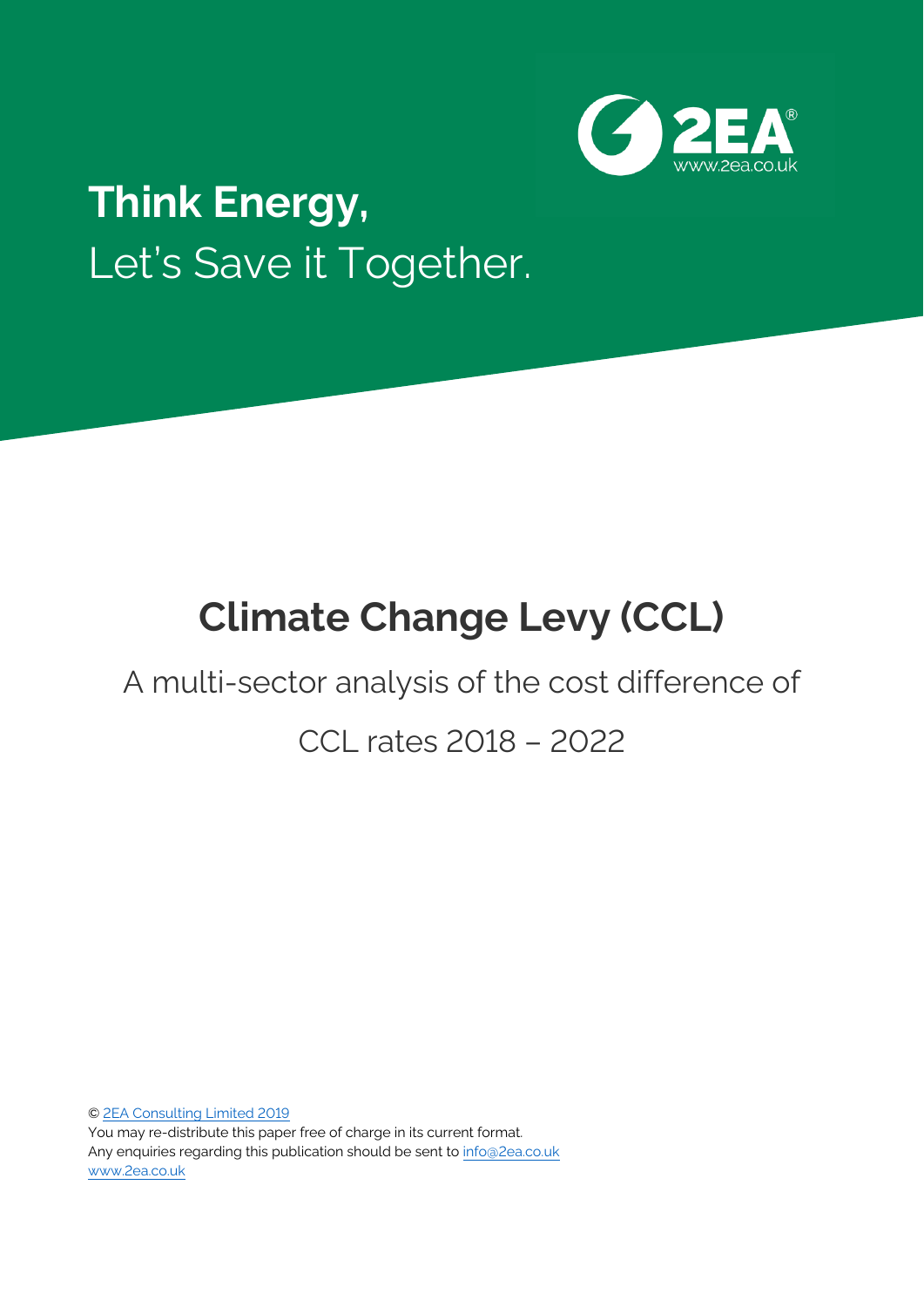# **Contents**

| 12 |
|----|
|    |
|    |
|    |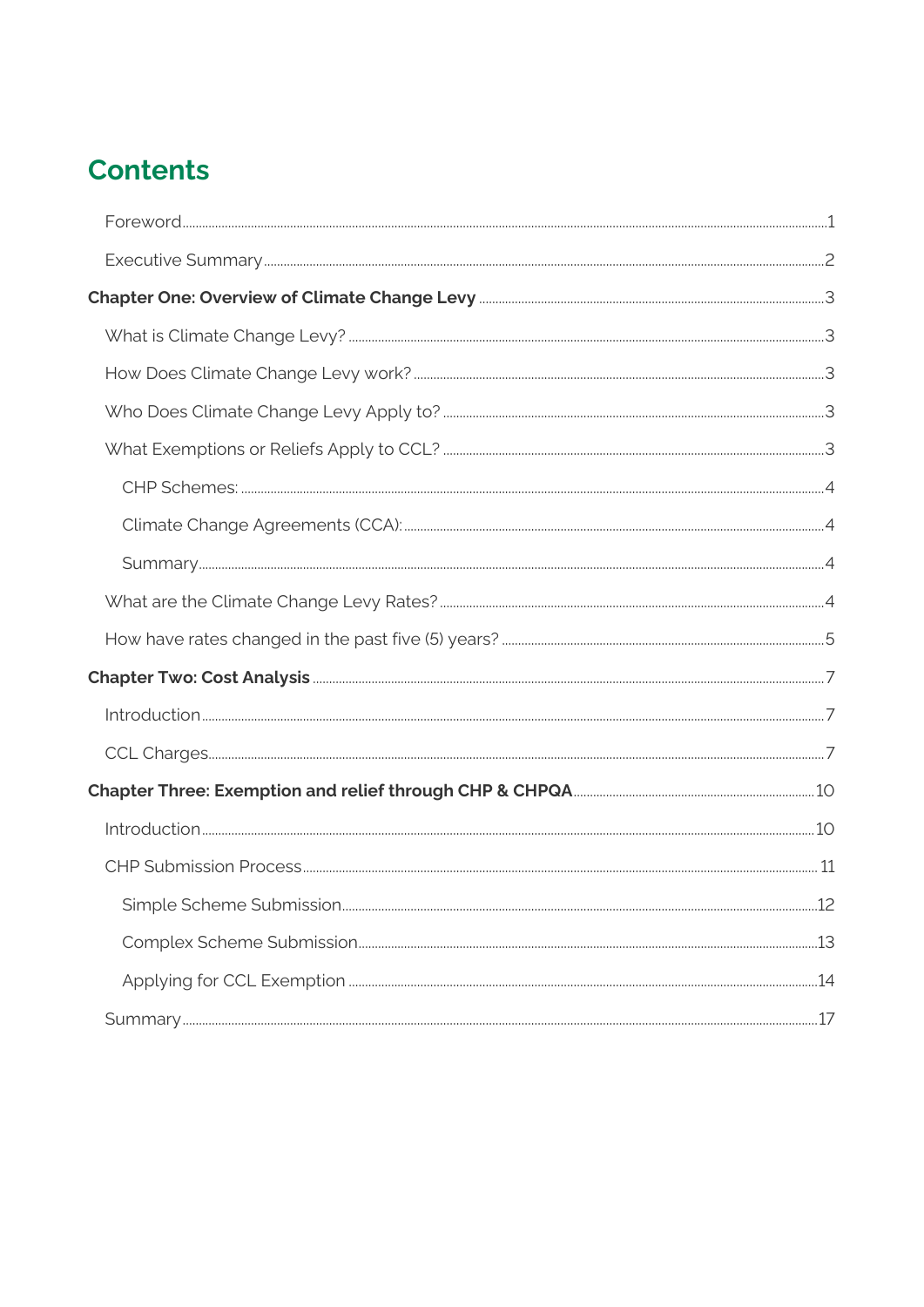<span id="page-2-0"></span>

Being in the Climate Change Taxation and CHP sector for over 25 years, I have seen the landscape slowly change. We see plenty of schemes come and go, but the one that stays is Climate Change Levy.

Both climate change taxation and CHP will be around for the foreseeable future. As future increases of CCL will bring significant revenues into the Treasury, the viability of CHP increases.

Since 2005, CCL has increased based on average RPI and from April will be standing at the 2019 rates of £0.00339 per kWh for gas and £0.00847 for electricity. This equates to about 20% of the average organisational energy cost - a very significant figure when looking at a balance sheet, and it's only set to increase.



#### **Andrew Gardner, Managing Director, 2EA®**



Though this country is taking the right steps regarding developing renewables and promoting self-generation, energy costs will continue to rise for the foreseeable future, even without CCL. But with CCL, the effects on a businesses' P&Ls will have an even more critical impact.

That is why it is important now, more than ever, to sit down with your financial departments and categorise your energy costs within your budgets, then identify and take steps towards reducing these costs.

By tackling energy costs, we will move beyond the short-termism that we see today and be able to invest in a more sustainable future.

#### **Sebastian Gray, Director, 2EA®**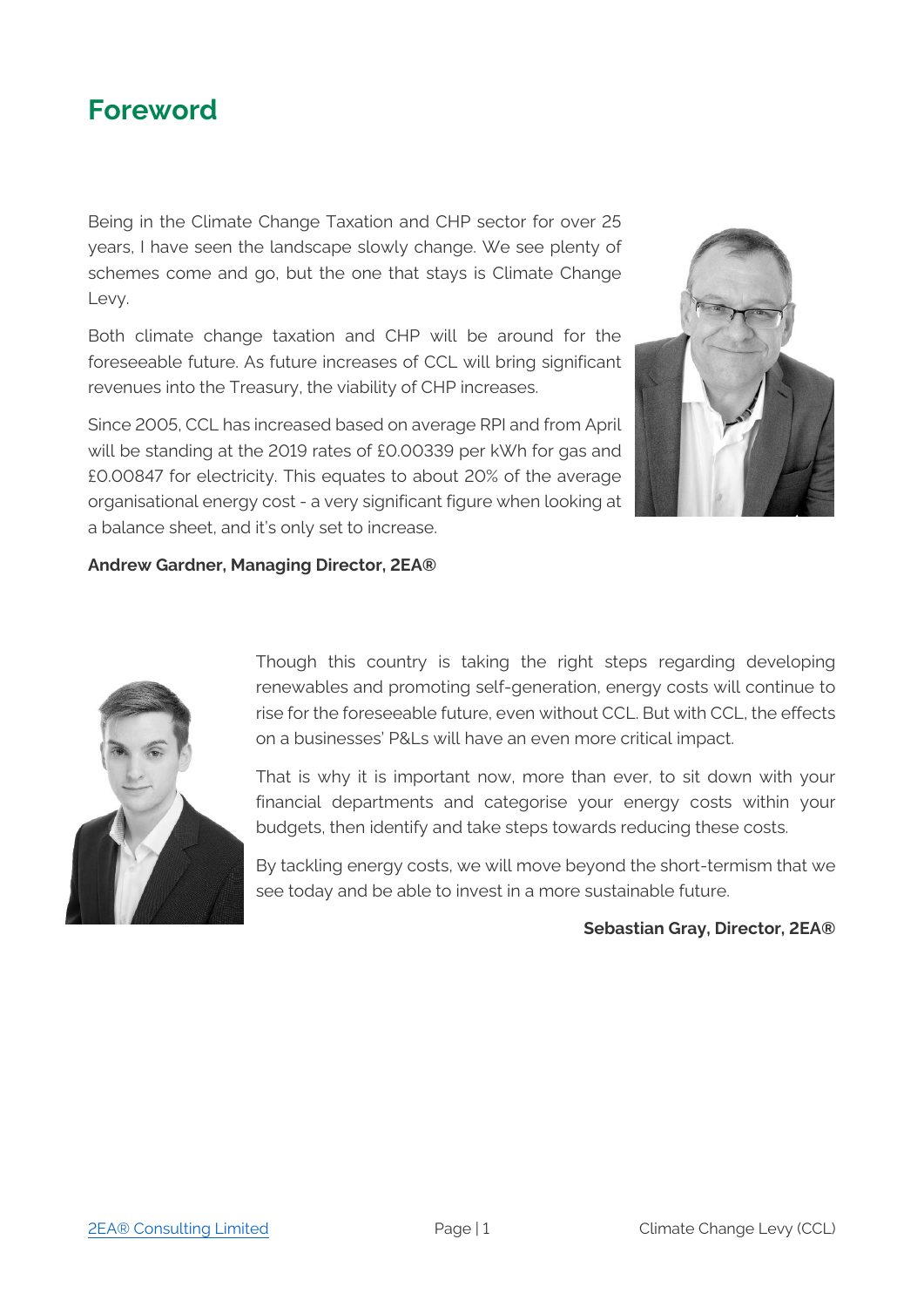## <span id="page-3-0"></span>**Executive Summary**

Climate Change Levy (CCL) has been around since 2001. The Carbon Reduction Commitment (CRC) has been around, on a mandatory level, since 2007. However, the government announced in 2016 that it was abolishing the CRC.

With this loss of revenue, the government decided to increase the rates of CCL every year up to 2019. Compared to previous years, 2019 will see the largest increase in CCL to date, affecting every business that does not have an exemption, CHP scheme or self-generation.

This, in effect, is an increase of around 51% for most sectors on the cost of their CCL from 2018/2019 to 2019/2020. In short, the cost of commercial energy bills will increase significantly.

The CCL rates for 2020, 2021 and 2022 were announced in the Chancellors autumn budget 2018.

Within this paper we have looked at seven (7) key sectors, in both private and public that play a crucial economic role within the UK. These include hotels, supermarket, leisure centres, hospitals, offices, schools and GP practices.

Using actual energy consumption figures from these seven areas, we have analysed and outlined the cost difference between paying CCL for the next 4 years. This includes 2018/2019, 2019/2020, 2020/2021, 2021/2022.

The overall trend across these sectors is that there is an average increase in CCL costs, per site, for 2019/2020 of 51%. This means that commercial energy bills will increase by 4% purely on CCL costs.

This does not consider the potential likelihood of energy prices increasing and or changes in energy demand. Although we have assumed for this paper that energy use will remain roughly the same as it was in 2018/2019.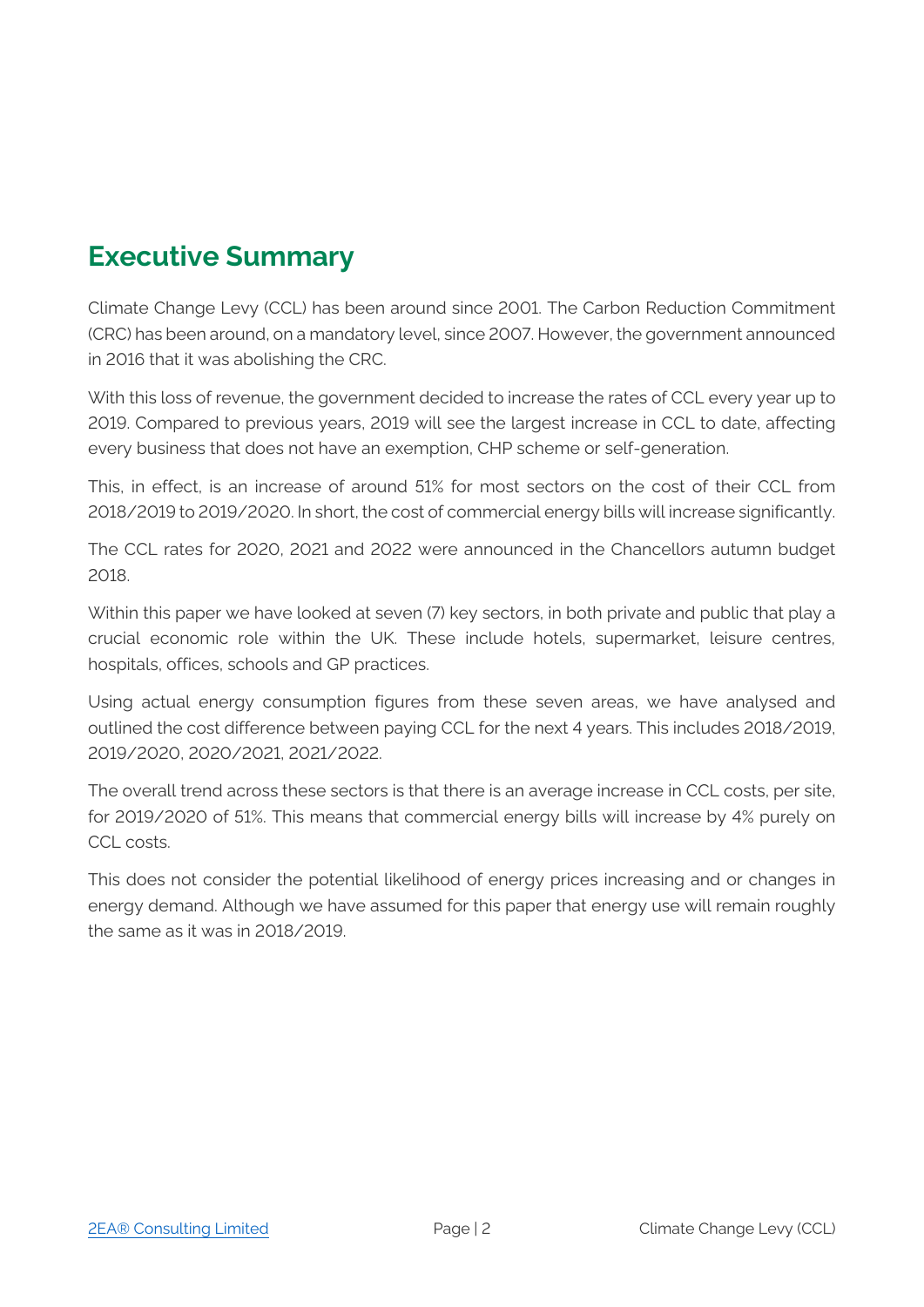### <span id="page-4-0"></span>**Chapter One: Overview of Climate Change Levy**

### <span id="page-4-1"></span>**What is Climate Change Levy?**

Climate Change Levy (CCL) was introduced in 2001 under the Finance Act 2000 for nondomestic organisations. It was initially offset by a reduction in National Insurance contributions for businesses and was launched to encourage them to operate in a more environmentally friendly way.

CCL is applied to electricity, gas, liquid petroleum gas (LPG) and solid fuels. However, exemptions for supplies from certain renewable sources and Combined Heat and Power (CHP) may be applicable.

### <span id="page-4-2"></span>**How Does Climate Change Levy work?**

CCL appears on non-domestic electricity and gas bills as CCL. It is applied at the time of supply and is charged on the energy used.

CCL is calculated based on the amount of energy being supplied and is charged by the supplier of the taxable commodity. Suppliers then pay the collected tax to HM Revenue and Customs.

CCL is often shown as a separate line item on energy bills (usually above the VAT line) and is also VAT chargeable. It is charged at a flat rate on every kilowatt-hour (kWh) of energy used.

## <span id="page-4-3"></span>**Who Does Climate Change Levy Apply to?**

CCL applies to all businesses or non-domestic consumers of energy from fossil fuels.

CCL applies to businesses in the following sectors:

- Industry
- Commercial
- Agricultural
- Public Services.

Businesses with very low energy consumption are considered to be exempt from the levy. The majority of charities and non-profit organisations also qualify for automatic exemption.

# <span id="page-4-4"></span>**What Exemptions or Reliefs Apply to CCL?**

Some exemptions or reliefs apply to CCL, including:

- CHP Schemes
- Climate Change Agreements (CCA)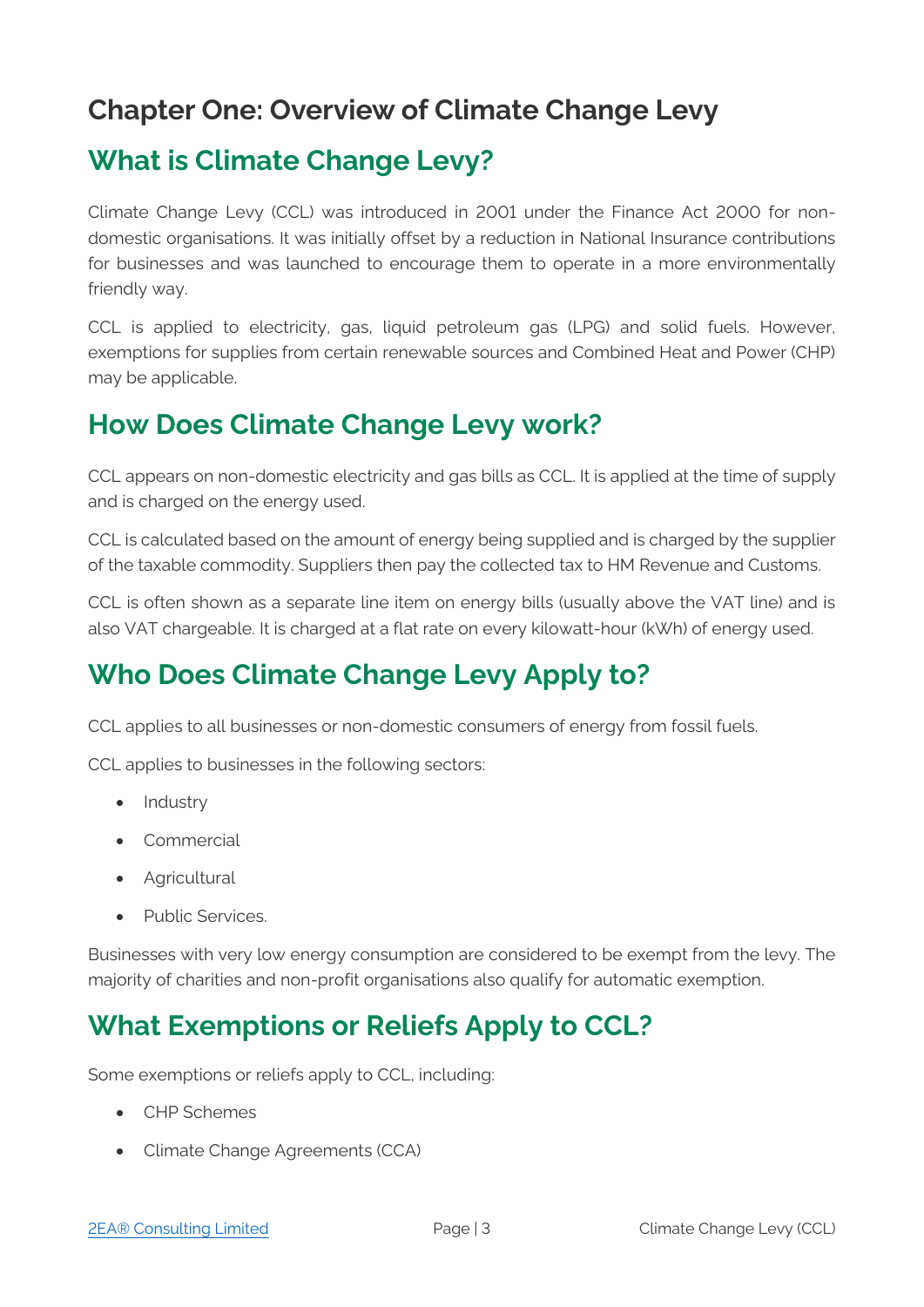### <span id="page-5-0"></span>**CHP Schemes:**

By installing and operating a CHP unit, a business can apply for CCL relief on the gas used by the CHP unit by being registered with the Department of Business, Energy & Industrial Strategy (BEIS) CHP Quality Assurance (CHPQA) Programme.

#### <span id="page-5-1"></span>**Climate Change Agreements (CCA):**

A CCA is a voluntary contractual agreement between an organisation and the Environment Agency (EA). The organisation, usually an industrial company, agrees to report energy use against a target to the EA.

CCAs are a UK Government initiative having the objective of reducing industrial energy use and CO2 emissions. For those organisations involved at the time, the first reporting period was in 2002. In its current form, CCAs are to continue operating until 31st March 2023.

Legislation within the Finance Act 2000 made provision for a reduced rate of the levy for energy-intensive industries that have entered into a negotiated energy efficiency Climate Change Agreement (CCA).

The current reduced rates are:

- **Electricity:** 10%
- **Natural Gas:** 35%
- **LPG:** 35%

These rates will change from the 1st April 2019.

#### <span id="page-5-2"></span>**Summary**

To put it simply, if a business reduces its energy consumption then it will pay less CCL. Businesses with climate change agreements or those operating CHP units are mostly exempt. Generated electricity from good quality CHP is also exempt, and this can lead to other incentives such as Feed in Tariffs (FIT) and Renewable Heat Incentive (RHI).

### <span id="page-5-3"></span>**What are the Climate Change Levy Rates?**

The rates for CCL change every year. These changes are normally announced during the budget(s).

| <b>Taxable Commodity</b> | Rate from 1st April 2017 | Rate from 1 <sup>st</sup> April 2018 | Rate from 1 <sup>st</sup> April 2019 |
|--------------------------|--------------------------|--------------------------------------|--------------------------------------|
| $Electricity$ (£/kWh)    | £0.00568                 | £0.00583                             | £0.00847                             |
| Gas (£/kWh)              | £0.00198                 | £0.00203                             | £0.00339                             |
| LPG (£/kq)               | FO 01272                 | FO 01304                             | FO 02175                             |

| <b>Taxable Commodity</b> | Rate from 1 <sup>st</sup> April 2020 | Rate from 1st April 2021 |
|--------------------------|--------------------------------------|--------------------------|
| Electricity (£/kWh)      | £0.00811                             | £0.00775                 |
| Gas $(E/KWh)$            | £0.00406                             | £0.00465                 |
| LPG(E/Kq)                | £0.01275                             | $f()$ (1275              |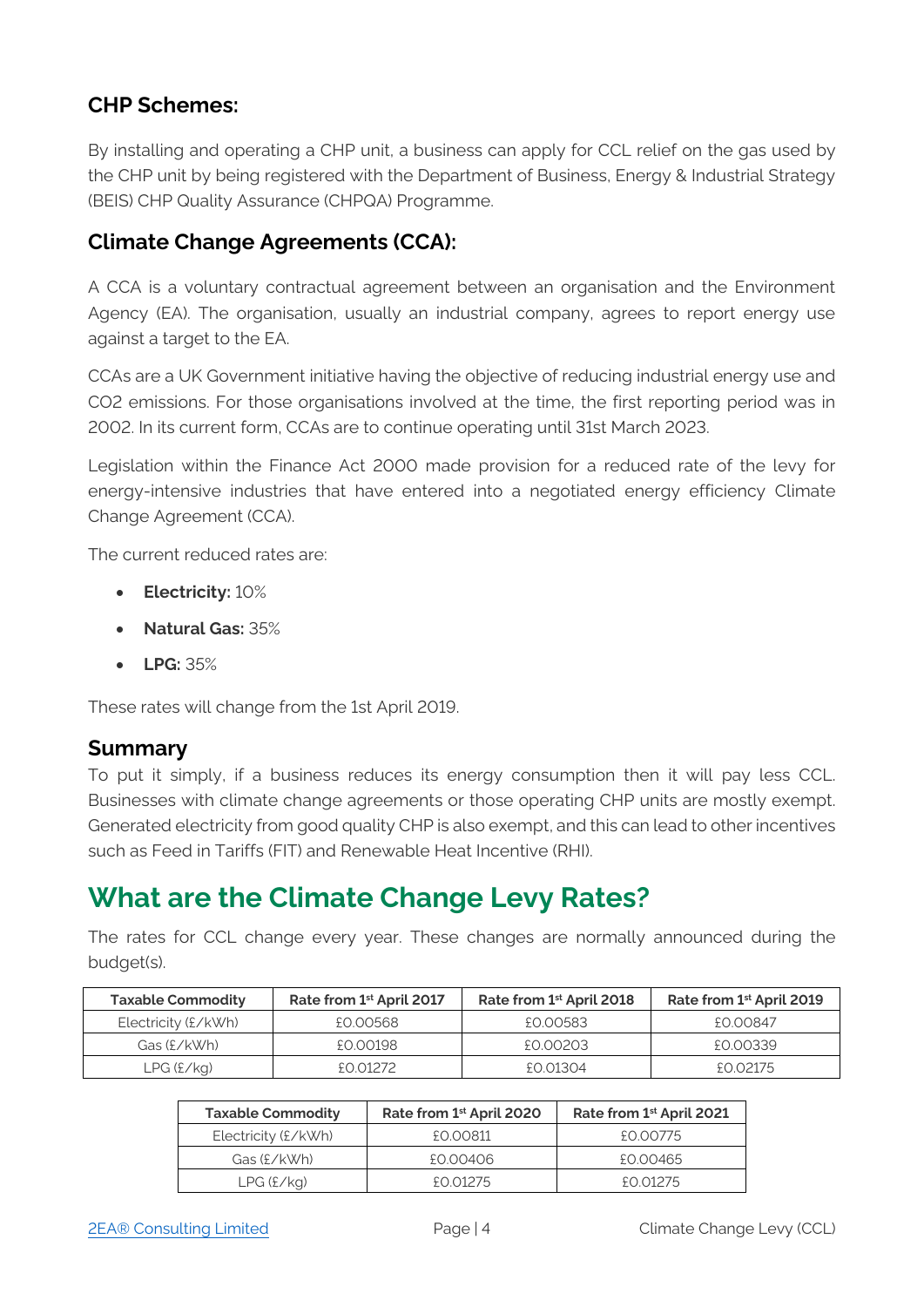### <span id="page-6-0"></span>**How have rates changed in the past five (5) years?**

The rates for CCL increased each year by RPI:

| Commodity   | 2015/2016 | 2016/2017 | 2017/2018 | 2018/2019 | 2019/2020 | 2020/2021 | 2021/2022 |
|-------------|-----------|-----------|-----------|-----------|-----------|-----------|-----------|
| Electricity | £0.00554  | £0.00559  | £0.00568  | £0.00583  | £0.00847  | £0.00811  | £0.00775  |
| Gas         | £0.00193  | £0.00195  | £0.00198  | £0.00203  | £0.00339  | £0.00406  | £0.00465  |
| <b>LPG</b>  | £0.01240  | £0.01251  | £0.01272  | £0.01304  | £0.02175  | £0.01275  | £0.01275  |

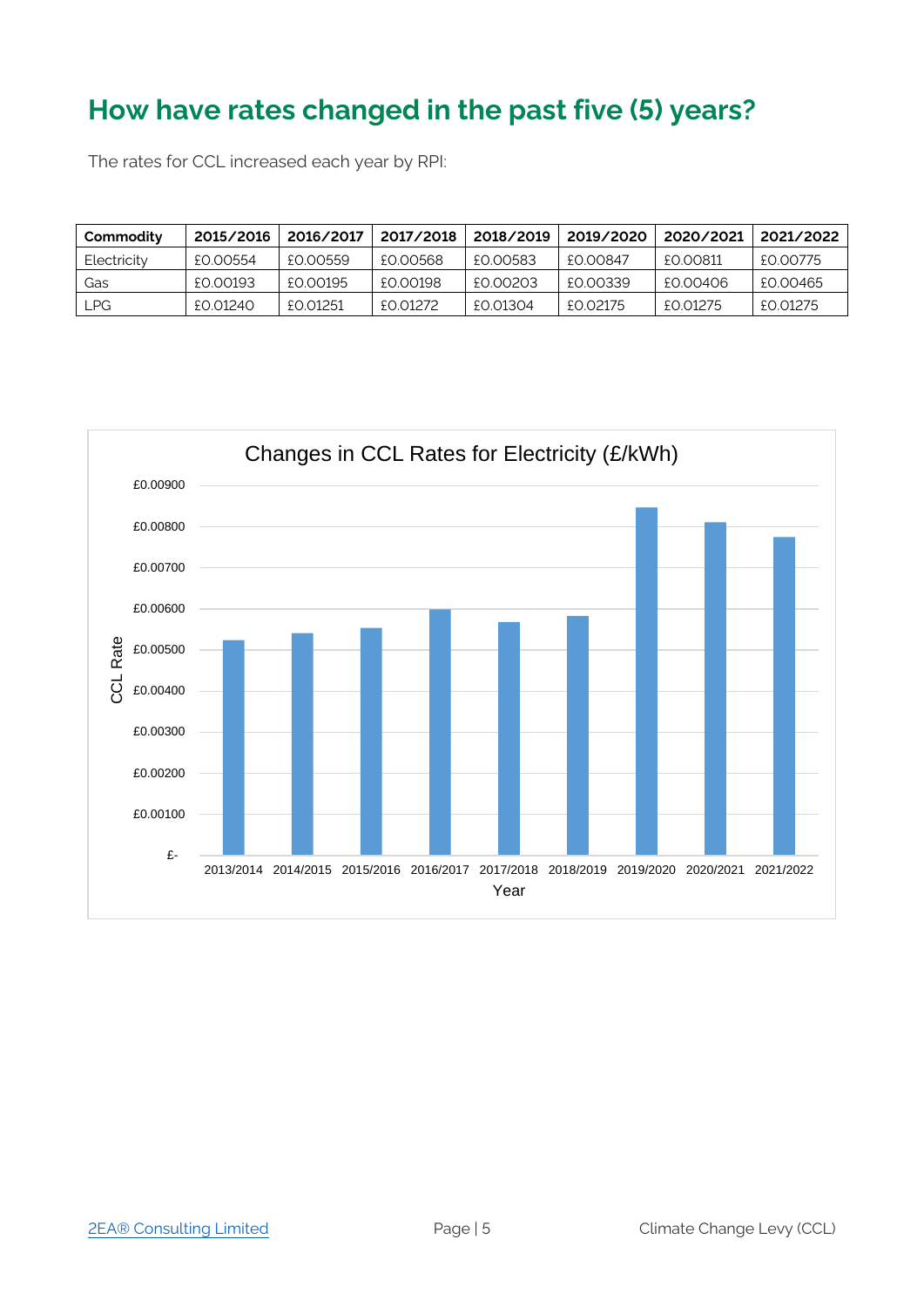

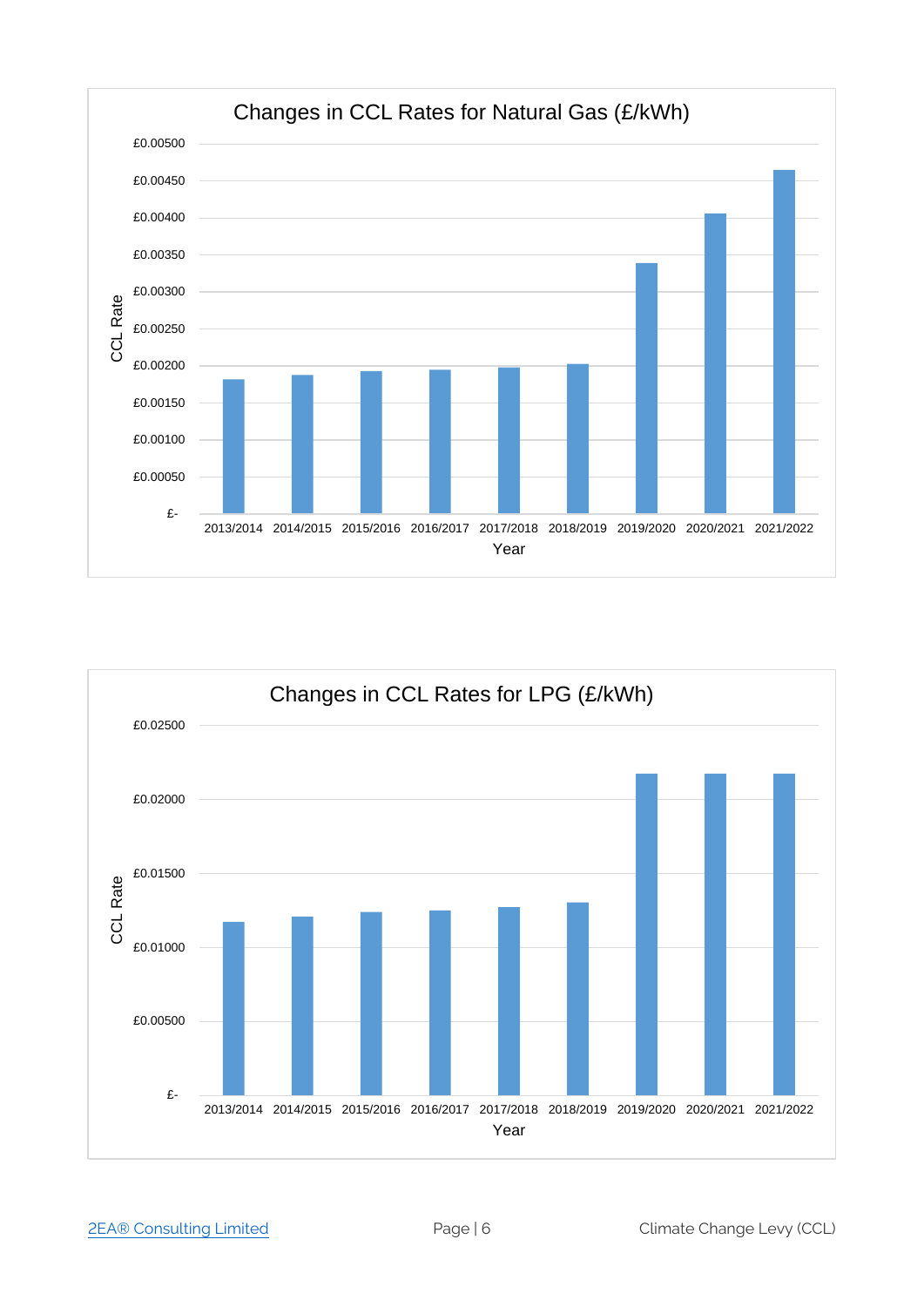# <span id="page-8-0"></span>**Chapter Two: Cost Analysis**

### <span id="page-8-1"></span>**Introduction**

As CCL applies to an array of businesses across many sectors, we have provided calculations for seven key sectors within the United Kingdom. Each calculation covers the periods 2018/2019, 2019/2020, 2020/2021 & 2021/2022.

These calculations are based on actual energy consumptions from those sectors, with each calculation using the same consumption data.

- Hotels
- Supermarkets
- Leisure Centres
- Hospitals
- Office Blocks
- Schools
- GP Practices

It should be noted some schools, GP practices and some other businesses may not pay CCL due to low energy use. It must also be noted that energy prices and energy consumption of buildings may increase or decrease in the period and the calculations may not represent the sectors chosen.

### <span id="page-8-2"></span>**CCL Charges**

The chosen sectors have the following annual electricity and gas consumption; using the rates of CCL for 2018/2019 the CCL charges would be as follows:

|                     |             | <b>Annual Consumption (kWh)</b> | <b>CCL Rates - 2018/2019</b> |                    | <b>CCL Payable -</b><br>2018/2019 |                       |
|---------------------|-------------|---------------------------------|------------------------------|--------------------|-----------------------------------|-----------------------|
| <b>Sector</b>       | Electricity | <b>Natural Gas</b>              | Electricity                  | <b>Natural Gas</b> | Electricity                       | <b>Natural</b><br>Gas |
| <b>Hotels</b>       | 2,704,105   | 8,662,142                       | £0.00583                     | £0.00203           | £15,764.93                        | £17,584.15            |
| Supermarkets        | 3.791.180   | 947.795                         | £0.00583                     | £0.00203           | £22.102.58                        | £1,924.02             |
| Leisure Centres     | 919.970     | 1.683.655                       | £0.00583                     | £0.00203           | £5,363.43                         | £3.417.82             |
| Hospitals           | 11.595.555  | 7.020.269                       | £0.00583                     | £0.00203           | £67.602.09                        | £14,251.15            |
| Office Blocks       | 396.715     | 476.537                         | £0.00583                     | £0.00203           | £2,312.85                         | £967.37               |
| <b>Schools</b>      | 222.129     | 542.604                         | £0.00583                     | £0.00203           | £1.295.01                         | £1.101.49             |
| <b>GP Practices</b> | 55.969      | 53.751                          | £0.00583                     | £0.00203           | £326.30                           | £109.11               |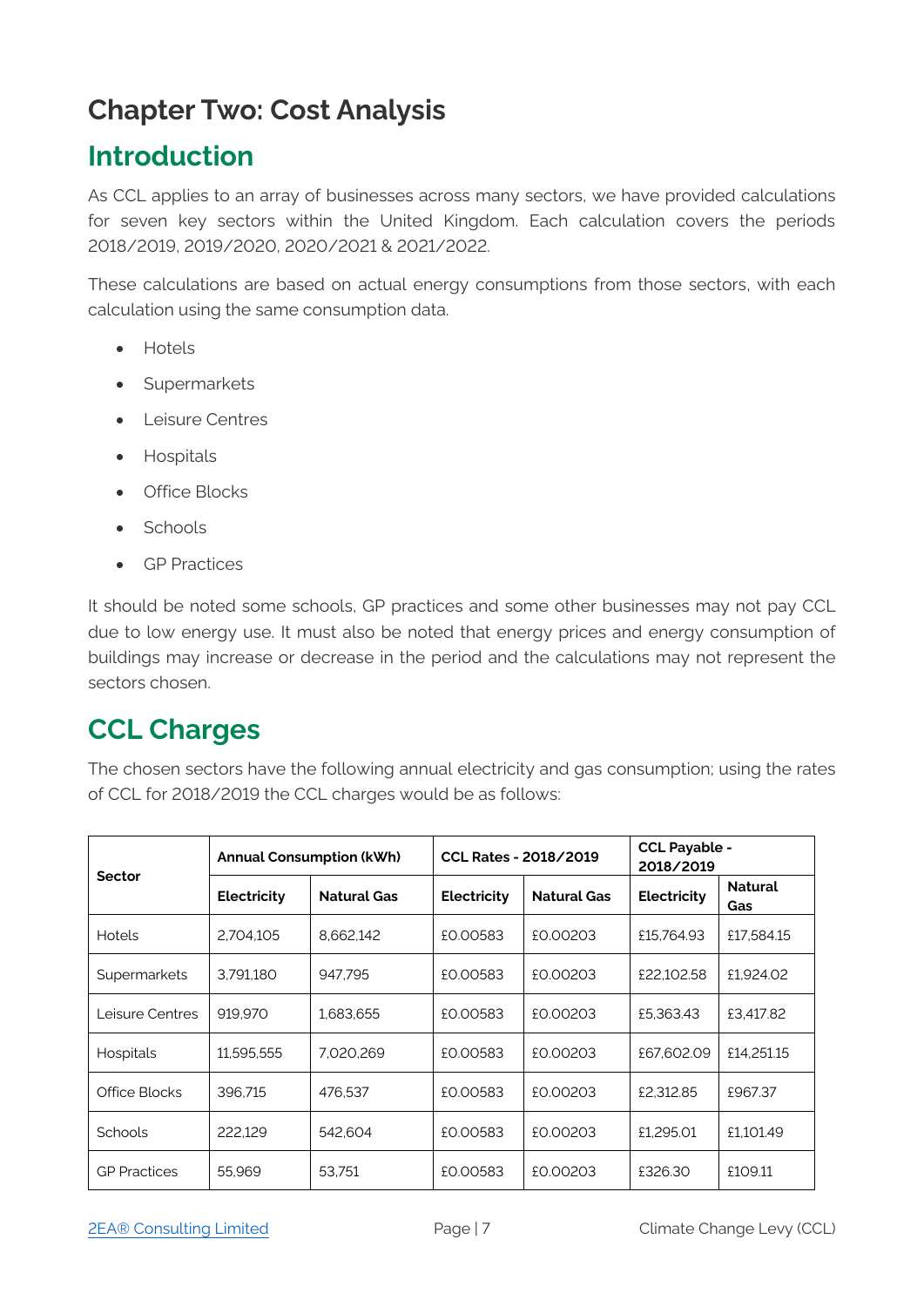From the 1<sup>st</sup> April 2019 the rates of CCL are due to increase significantly; the effect on each sector (assuming that energy consumption remains the same) would be:

|                     | <b>Annual Consumption (kWh)</b> |                    | <b>CCL Rates - 2019/2020</b> |                    | <b>CCL Payable - 2019/2020</b> |                    |
|---------------------|---------------------------------|--------------------|------------------------------|--------------------|--------------------------------|--------------------|
| Sector              | Electricity                     | <b>Natural Gas</b> | Electricity                  | <b>Natural Gas</b> | Electricity                    | <b>Natural Gas</b> |
| <b>Hotels</b>       | 2.704.105                       | 8.662.142          | £0.00847                     | £0.00339           | £22,903.77                     | £29.364.66         |
| Supermarkets        | 3.791.180                       | 947.795            | £0.00847                     | £0.00339           | £32.111.29                     | £3,213,03          |
| Leisure Centres     | 919.970                         | 1.683.655          | £0.00847                     | £0.00339           | £7.792.15                      | £5.707.59          |
| <b>Hospitals</b>    | 11.595.555                      | 7.020.269          | £0.00847                     | £0.00339           | £98.214.35                     | £23.798.71         |
| Office Blocks       | 396.715                         | 476.537            | £0.00847                     | £0.00339           | £3,360.18                      | £1,615.46          |
| Schools             | 222.129                         | 542.604            | £0.00847                     | £0.00339           | £1.881.43                      | £1.839.43          |
| <b>GP</b> Practices | 55.969                          | 53.751             | £0.00847                     | £0.00339           | £474.06                        | £182.22            |

Comparing the differences in the CCL payable we are able to determine what the changes in the CCL rates will have on each of the sectors:

| Sector              | <b>Total CCL Payable</b><br>(2018/2019) | <b>Total CCL Payable</b><br>(2019/2020) | <b>Difference</b> | Percentage<br><b>Increase</b> |
|---------------------|-----------------------------------------|-----------------------------------------|-------------------|-------------------------------|
| <b>Hotels</b>       | £33,349.08                              | £52,268,43                              | £18,919.35        | 57%                           |
| Supermarkets        | £24,026.60                              | £35,324.32                              | £11,297.72        | 47%                           |
| Leisure Centres     | £8,781,24                               | £13.499.74                              | £4.718.50         | 54%                           |
| <b>Hospitals</b>    | £81,853.23                              | £122,013,06                             | £40.159.83        | 49%                           |
| Office Blocks       | £3,280.22                               | £4.975.64                               | £1,695.42         | 52%                           |
| <b>Schools</b>      | £2,396.50                               | £3.720.86                               | £1,324.36         | 55%                           |
| <b>GP Practices</b> | £435.41                                 | £656.28                                 | £220.87           | 51%                           |

From the cost analysis, across all sectors there is an average increase in CCL costs for the period of 2019/2020 of 51%; compared to CCL costs for 2018/2019.

We can see how significant the rate increase is on the costs of CCL to these 7 sectors. The following included are the years; 2019/2020, 2020/21 and 2021/2022.

|                     | <b>Annual Consumption</b><br>(kWh) |                       | <b>CCL Rates - 2019/2020</b> |                       | <b>CCL Payable -</b><br>2019/2020 |                       |                             |
|---------------------|------------------------------------|-----------------------|------------------------------|-----------------------|-----------------------------------|-----------------------|-----------------------------|
| Sector              | Electricity                        | <b>Natural</b><br>Gas | Electricity                  | <b>Natural</b><br>Gas | Electricity                       | <b>Natural</b><br>Gas | <b>Total CCL</b><br>Payable |
| <b>Hotels</b>       | 2.704.105                          | 8,662,142             | £0.00847                     | £0.00339              | £22,903,77                        | £29.364.66            | £52,268,43                  |
| Supermarkets        | 3.791.180                          | 947.795               | £0.00847                     | £0.00339              | £32.111.29                        | £3,213,03             | £35,324.32                  |
| Leisure<br>Centres  | 919.970                            | 1.683.655             | £0.00847                     | £0.00339              | £7.792.15                         | £5.707.59             | £13,499.74                  |
| Hospitals           | 11.595.555                         | 7.020.269             | £0.00847                     | £0.00339              | £98.214.35                        | £23.798.71            | £122.013.06                 |
| Office Blocks       | 396.715                            | 476.537               | £0.00847                     | £0.00339              | £3.360.18                         | £1,615.46             | £4,975.64                   |
| <b>Schools</b>      | 222.129                            | 542.604               | £0.00847                     | £0.00339              | £1.881.43                         | £1,839.43             | £3,720.86                   |
| <b>GP</b> Practices | 55.969                             | 53.751                | £0.00847                     | £0.00339              | £474.06                           | £182.22               | £656.28                     |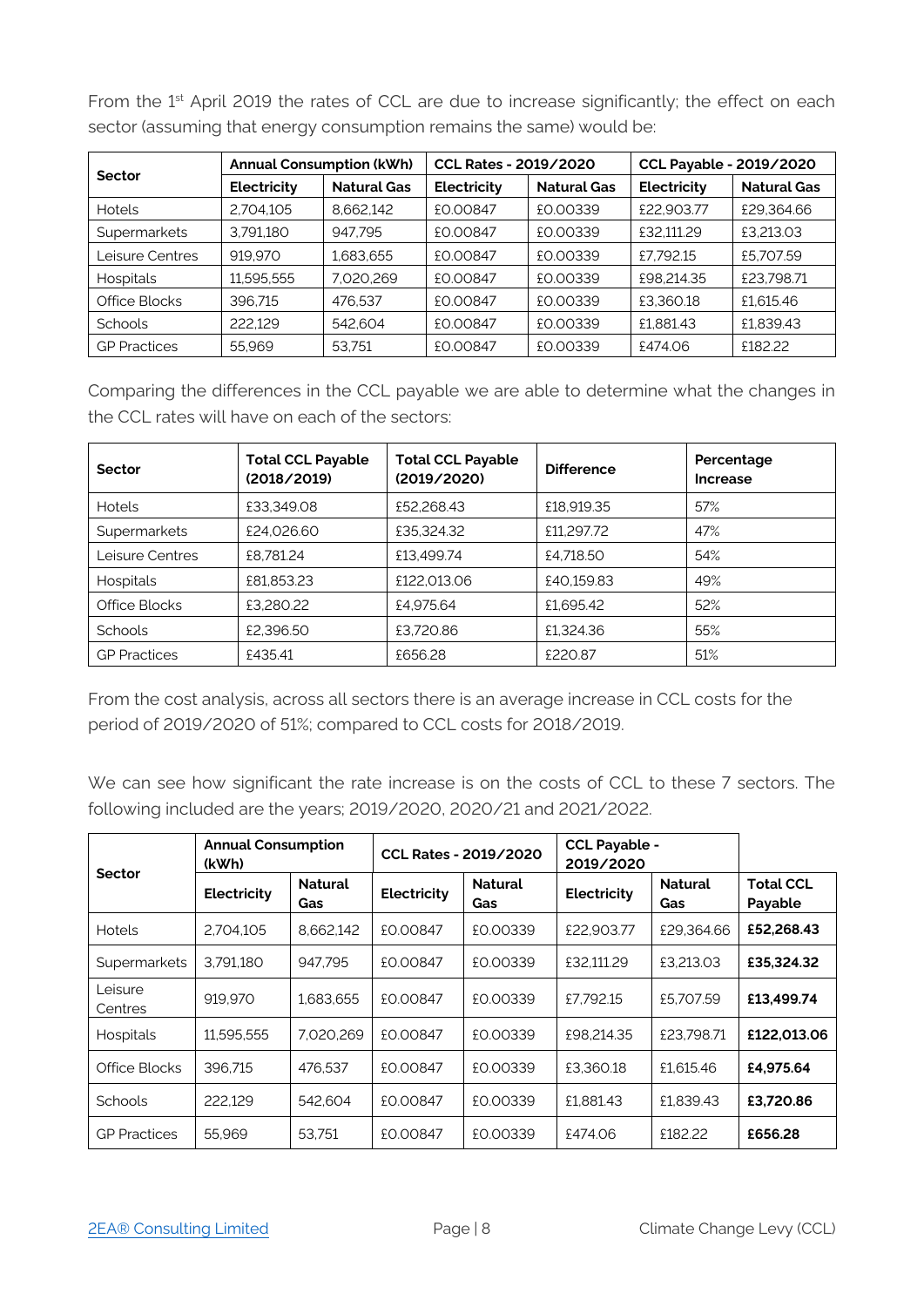|                     | <b>Annual Consumption</b><br>(kWh) |                       | <b>CCL Rates -</b><br>2020/2021 |                       | <b>CCL Payable -</b><br>2020/2021 |                       |                             |
|---------------------|------------------------------------|-----------------------|---------------------------------|-----------------------|-----------------------------------|-----------------------|-----------------------------|
| <b>Sector</b>       | Electricity                        | <b>Natural</b><br>Gas | Electricity                     | <b>Natural</b><br>Gas | Electricity                       | <b>Natural</b><br>Gas | <b>Total CCL</b><br>Payable |
| <b>Hotels</b>       | 2.704.105                          | 8,662,142             | £0.00811                        | £0.00406              | £21.930.29                        | £35,168,30            | £57,098.59                  |
| Supermarkets        | 3.791.180                          | 947.795               | £0.00811                        | £0.00406              | £30.746.47                        | £3.848.05             | £34,594.52                  |
| Leisure<br>Centres  | 919,970                            | 1,683,655             | £0.00811                        | £0.00406              | £7.460.96                         | £6.835.64             | £14,296.60                  |
| <b>Hospitals</b>    | 11,595,555                         | 7,020,269             | £0.00811                        | £0.00406              | £94.039.95                        | £28,502.29            | £122,542.24                 |
| Office Blocks       | 396.715                            | 476.537               | £0.00811                        | £0.00406              | £3,217.36                         | £1.934.74             | £5,152.10                   |
| <b>Schools</b>      | 222.129                            | 542.604               | £0.00811                        | £0.00406              | £1.801.47                         | £2,202.97             | £4.004.44                   |
| <b>GP Practices</b> | 55,969                             | 53.751                | £0.00811                        | £0.00406              | £453.91                           | £218.23               | £672.14                     |

| <b>Sector</b>       | <b>Annual Consumption</b><br>(kWh) |                       | <b>CCL Rates -</b><br>2021/2022 |                              | <b>CCL Payable - 2021/2022</b> |                       |                             |
|---------------------|------------------------------------|-----------------------|---------------------------------|------------------------------|--------------------------------|-----------------------|-----------------------------|
|                     | Electricity                        | <b>Natural</b><br>Gas | Electricity                     | <b>Natural</b><br><b>Gas</b> | Electricity                    | <b>Natural</b><br>Gas | <b>Total CCL</b><br>Payable |
| <b>Hotels</b>       | 2.704.105                          | 8.662.142             | £0.00775                        | £0.00465                     | £20.956.81                     | £40,278.96            | £61,235.77                  |
| Supermarkets        | 3.791.180                          | 947.795               | £0.00775                        | £0.00465                     | £29.381.65                     | £4.407.25             | £33,788.89                  |
| Leisure<br>Centres  | 919.970                            | 1.683.655             | £0.00775                        | £0.00465                     | £7.129.77                      | £7.829.00             | £14,958.76                  |
| <b>Hospitals</b>    | 11.595.555                         | 7.020.269             | £0.00775                        | £0.00465                     | £89.865.55                     | £32,644.25            | £122,509.80                 |
| Office Blocks       | 396.715                            | 476,537               | £0.00775                        | £0.00465                     | £3.074.54                      | £2,215.90             | £5,290,44                   |
| <b>Schools</b>      | 222.129                            | 542.604               | £0.00775                        | £0.00465                     | £1,721,50                      | £2.523.11             | £4.244.61                   |
| <b>GP</b> Practices | 55,969                             | 53.751                | £0.00775                        | £0.00465                     | £433.76                        | £249.94               | £683.70                     |

| <b>Sector</b>       | 2018/2019  | 2019/2020   | 2020/2021   | 2021/2022   |
|---------------------|------------|-------------|-------------|-------------|
| <b>Hotels</b>       | £33,349.08 | £52,268.43  | £57.098.59  | £61,235.77  |
| Supermarkets        | £24,026.60 | £35,324.32  | £34,594.52  | £33.788.89  |
| Leisure Centres     | £8.781.24  | £13.499.74  | £14,296.60  | £14.958.76  |
| Hospitals           | £81,853,23 | £122,013.06 | £122,542.24 | £122,509.80 |
| Office Blocks       | £3,280.22  | £4.975.64   | £5.152.10   | £5,290.44   |
| <b>Schools</b>      | £2,396.50  | £3,720.86   | £4,004.44   | £4.244.61   |
| <b>GP Practices</b> | £435.41    | £656.28     | £672.14     | £683.70     |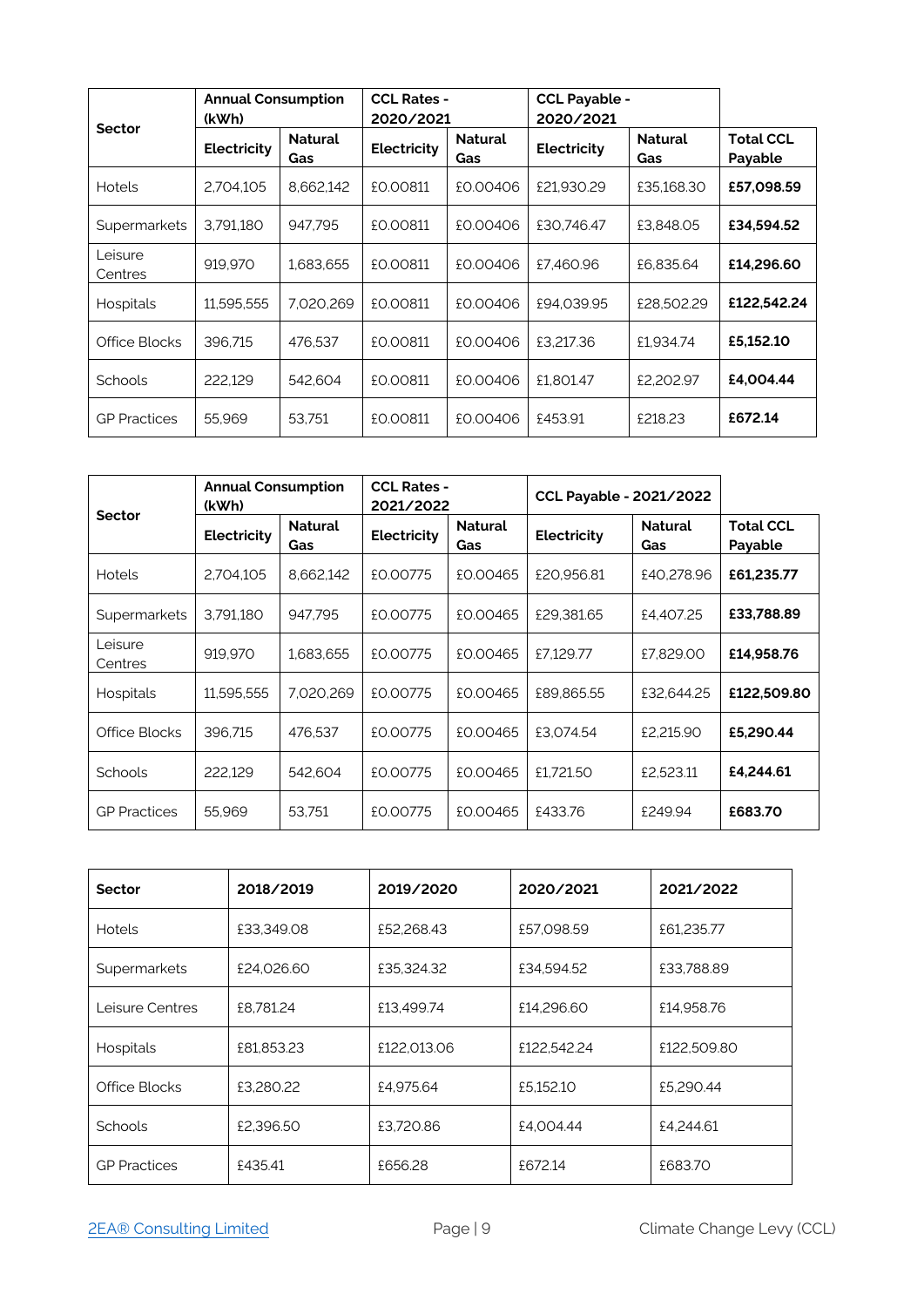# <span id="page-11-0"></span>**Chapter Three: Exemption and relief through CHP & CHPQA**

### <span id="page-11-1"></span>**Introduction**

As outlined in chapter one, there are several exemption and relief schemes. The most common is through on-site self-generation which can be achieved through the installation of a CHP unit and registering it successfully with the governments' CHPQA Programme.

The CHPQA Programme was introduced at the same time as CCL in 2001 and, like most government programmes, has developed tighter rules to ensure the programme works to its best abilities.

The CHP Quality Assurance programme (CHPQA) is a government initiative that aims to provide a method for assessing all types and sizes of Combined Heat & Power (CHP) schemes throughout the UK. Participation in the scheme is voluntary, however, successful CHPQA certification grants eligibility to a range of benefits, including; Renewable Obligation Certificates, Renewable Heat Incentive, Enhanced Capital Allowances and preferential Business Rates.

Those operating CHP units could (and still can) obtain an exemption from CCL on the gas used by the CHP scheme by registering with the CHPQA programme. However, HMRC mandated the requirement that annual reconciliation should be carried out. This entails determining the CCL paid in the previous year and retrospectively applying an actual exemption based upon an

|                                                                                                                                                                                                                                                                                                                                                                                                                                                                       |                                                                                                                                                                                                                                                                                                                                                                                                                                                         | <b>CCL: Combined Heat and Power</b><br><b>Station FULL - Exemption Certificate</b><br>Issued under Paragraph 148(4) to the Finance Act 2000                                                                                                                                                                                                                                                                                                                                                                                                                                                                                                                                                                                                                                         |                                                                                                                                                                                                                                                                                                                                                                                                                                                                                                                                                                                                                                                                                                                                                                                                                                                                                                                                                             |
|-----------------------------------------------------------------------------------------------------------------------------------------------------------------------------------------------------------------------------------------------------------------------------------------------------------------------------------------------------------------------------------------------------------------------------------------------------------------------|---------------------------------------------------------------------------------------------------------------------------------------------------------------------------------------------------------------------------------------------------------------------------------------------------------------------------------------------------------------------------------------------------------------------------------------------------------|-------------------------------------------------------------------------------------------------------------------------------------------------------------------------------------------------------------------------------------------------------------------------------------------------------------------------------------------------------------------------------------------------------------------------------------------------------------------------------------------------------------------------------------------------------------------------------------------------------------------------------------------------------------------------------------------------------------------------------------------------------------------------------------|-------------------------------------------------------------------------------------------------------------------------------------------------------------------------------------------------------------------------------------------------------------------------------------------------------------------------------------------------------------------------------------------------------------------------------------------------------------------------------------------------------------------------------------------------------------------------------------------------------------------------------------------------------------------------------------------------------------------------------------------------------------------------------------------------------------------------------------------------------------------------------------------------------------------------------------------------------------|
|                                                                                                                                                                                                                                                                                                                                                                                                                                                                       | Quality Certification for<br>an existing CHP Scheme                                                                                                                                                                                                                                                                                                                                                                                                     |                                                                                                                                                                                                                                                                                                                                                                                                                                                                                                                                                                                                                                                                                                                                                                                     |                                                                                                                                                                                                                                                                                                                                                                                                                                                                                                                                                                                                                                                                                                                                                                                                                                                                                                                                                             |
|                                                                                                                                                                                                                                                                                                                                                                                                                                                                       | CHPQA Certificate No: F02725167                                                                                                                                                                                                                                                                                                                                                                                                                         | CHPQA Scheme Reference Number                                                                                                                                                                                                                                                                                                                                                                                                                                                                                                                                                                                                                                                                                                                                                       | 5427 A                                                                                                                                                                                                                                                                                                                                                                                                                                                                                                                                                                                                                                                                                                                                                                                                                                                                                                                                                      |
|                                                                                                                                                                                                                                                                                                                                                                                                                                                                       |                                                                                                                                                                                                                                                                                                                                                                                                                                                         | <b>Efficiency Percentage</b>                                                                                                                                                                                                                                                                                                                                                                                                                                                                                                                                                                                                                                                                                                                                                        | 31.00%                                                                                                                                                                                                                                                                                                                                                                                                                                                                                                                                                                                                                                                                                                                                                                                                                                                                                                                                                      |
| Scheme:<br><b>PYLE SWIMMING POOL</b><br>MARSHFIELD AVENUE, PYLE<br><b>NR BRIDGEND</b><br><b>SOUTH WALES</b>                                                                                                                                                                                                                                                                                                                                                           |                                                                                                                                                                                                                                                                                                                                                                                                                                                         | Date of issue                                                                                                                                                                                                                                                                                                                                                                                                                                                                                                                                                                                                                                                                                                                                                                       | 13 December 2004                                                                                                                                                                                                                                                                                                                                                                                                                                                                                                                                                                                                                                                                                                                                                                                                                                                                                                                                            |
| <b>CF33 6PR</b>                                                                                                                                                                                                                                                                                                                                                                                                                                                       |                                                                                                                                                                                                                                                                                                                                                                                                                                                         | The Secretary of State certifies the CHP Station (to which the CHPQA Reference Number above relates)<br>as fully exempt for the purposes of the Climate Change Levy.                                                                                                                                                                                                                                                                                                                                                                                                                                                                                                                                                                                                                |                                                                                                                                                                                                                                                                                                                                                                                                                                                                                                                                                                                                                                                                                                                                                                                                                                                                                                                                                             |
| CHPOA Scheme Reference No: 4175 A                                                                                                                                                                                                                                                                                                                                                                                                                                     |                                                                                                                                                                                                                                                                                                                                                                                                                                                         | Signed by authority of the Secretary of State                                                                                                                                                                                                                                                                                                                                                                                                                                                                                                                                                                                                                                                                                                                                       |                                                                                                                                                                                                                                                                                                                                                                                                                                                                                                                                                                                                                                                                                                                                                                                                                                                                                                                                                             |
| <b>V BAILEY</b>                                                                                                                                                                                                                                                                                                                                                                                                                                                       | This is to Certify that the Self-Assessment of the above CHP Scheme undertaken by                                                                                                                                                                                                                                                                                                                                                                       | Signature                                                                                                                                                                                                                                                                                                                                                                                                                                                                                                                                                                                                                                                                                                                                                                           |                                                                                                                                                                                                                                                                                                                                                                                                                                                                                                                                                                                                                                                                                                                                                                                                                                                                                                                                                             |
| Combined Heat and Power Quality Assurance programme and that:                                                                                                                                                                                                                                                                                                                                                                                                         | of Scheme performance during the calendar year: 2004 has been Validated under the                                                                                                                                                                                                                                                                                                                                                                       | Name in BLOCK letters                                                                                                                                                                                                                                                                                                                                                                                                                                                                                                                                                                                                                                                                                                                                                               | <b>GARY STURGEON</b>                                                                                                                                                                                                                                                                                                                                                                                                                                                                                                                                                                                                                                                                                                                                                                                                                                                                                                                                        |
| 1. The Total Power Capacity of this Scheme is:                                                                                                                                                                                                                                                                                                                                                                                                                        | 0.054 MWc                                                                                                                                                                                                                                                                                                                                                                                                                                               |                                                                                                                                                                                                                                                                                                                                                                                                                                                                                                                                                                                                                                                                                                                                                                                     |                                                                                                                                                                                                                                                                                                                                                                                                                                                                                                                                                                                                                                                                                                                                                                                                                                                                                                                                                             |
| and the Qualifying Power Capacity is:<br>2. The threshold Power Efficiency criterion for this Scheme is:                                                                                                                                                                                                                                                                                                                                                              | 0.054 MWe<br>20 %                                                                                                                                                                                                                                                                                                                                                                                                                                       | Notes                                                                                                                                                                                                                                                                                                                                                                                                                                                                                                                                                                                                                                                                                                                                                                               |                                                                                                                                                                                                                                                                                                                                                                                                                                                                                                                                                                                                                                                                                                                                                                                                                                                                                                                                                             |
| and the Power Efficiency of this Scheme is:<br>3. The Qualifying Heat Output from this Scheme is:<br>and the Heat Efficiency of this Scheme is:<br>and the Quality Index of this Scheme is:<br>5. The Total Fuel Input to this Scheme is:<br>and the Qualifying Fuel Input is:<br>6. The Total Power Output from this Scheme is:<br>and the Qualifying Power Output is:<br>unique ID descriptors) for this Scheme are:<br>[51537001]<br>and is valid until 31/12/2005 | 25.35%<br>365 MWh<br>43.26%<br>4. The threshold Quality Index criterion for this Scheme under Annual Operation is<br>100<br>104.77<br>$-844$ MWh<br>844 MWh<br>214 MWh<br>214 MWh<br>7. The fuel supply reference(s) (e.g. TRANSCO gas meter reference nos. and/or other<br>This certificate is a statement of Scheme performance over the period 01/01/2004 to 31/12/2004<br>Approved by the CHPQA Administrator on behalf of Defra. Date: 09 MAY 2005 | 1. This Exemption Certificate is issued according<br>to the Climate Change Levy (Combined Heat<br>and Power Stations) Exemption Certificate<br>Regulations 2001, which also specify the<br>conditions under which this Certificate may be<br>varied or revoked.<br>2. This Exemption Certificate is in force from the<br>date of issue onwards, subject to the variation<br>and revocation provisions of regulation 4 of the<br>Climate Change Levy (Combined Heat and<br>Power Stations) Exemption Certificate<br>Regulations 2001.<br>3. Efficiency Percentage has the same meaning<br>as the Power Efficiency stated on a CHPOA<br>Certificate.<br>4. The term fully exempt combined heat and<br>nower station is defined in the Finance Act<br>2000, Schedule 6, paragraph 148. | Variation of this Certificate will be required if<br>5.<br>a combined heat and power station which was<br>previously certified as being partly exempt<br>subsequently satisfies the conditions for full<br>exemption, and vice versa, or if its efficiency<br>percentage falls below or rises above the<br>prescribed threshold efficiency percentage,<br>6. This Certificate will be revoked if:<br>i) the combined heat and power station<br>ceases to operate;<br>the operator fails to send a copy of the<br>current CHPQA certificate relating to<br>the station to the Secretary of State by<br>30 <sup>th</sup> June in each year after the year in<br>which the application was made for an<br>Exemption Certificate; or<br>iii) the operator makes a written request<br>to that effect to the Secretary of State.<br>7. This Exemption Certificate remains the<br>property of the Secretary of State and must<br>be returned if revoked or varied. |
|                                                                                                                                                                                                                                                                                                                                                                                                                                                                       | The CHPQA programme is carried out on helialf of the Deparanent for Environment. Food & Rural Affairs (Defra), in computation with the<br>Scottish Executive, The National Assembly for Wales, and the Northern Ireland Department of Enterprise, Trade and Investment                                                                                                                                                                                  |                                                                                                                                                                                                                                                                                                                                                                                                                                                                                                                                                                                                                                                                                                                                                                                     |                                                                                                                                                                                                                                                                                                                                                                                                                                                                                                                                                                                                                                                                                                                                                                                                                                                                                                                                                             |
|                                                                                                                                                                                                                                                                                                                                                                                                                                                                       | For the purposes of the Climate Change Lavy (General) (Amondment) Regulations 2003 only, the QPO limit shall be oqual to the actual eurosa of the<br>station multiplied by the following ratio, the Qualifying Power Output referred to at item 6 above over the Total Power Output referred to at item 6 above.                                                                                                                                        |                                                                                                                                                                                                                                                                                                                                                                                                                                                                                                                                                                                                                                                                                                                                                                                     |                                                                                                                                                                                                                                                                                                                                                                                                                                                                                                                                                                                                                                                                                                                                                                                                                                                                                                                                                             |

issued CHPQA certificate.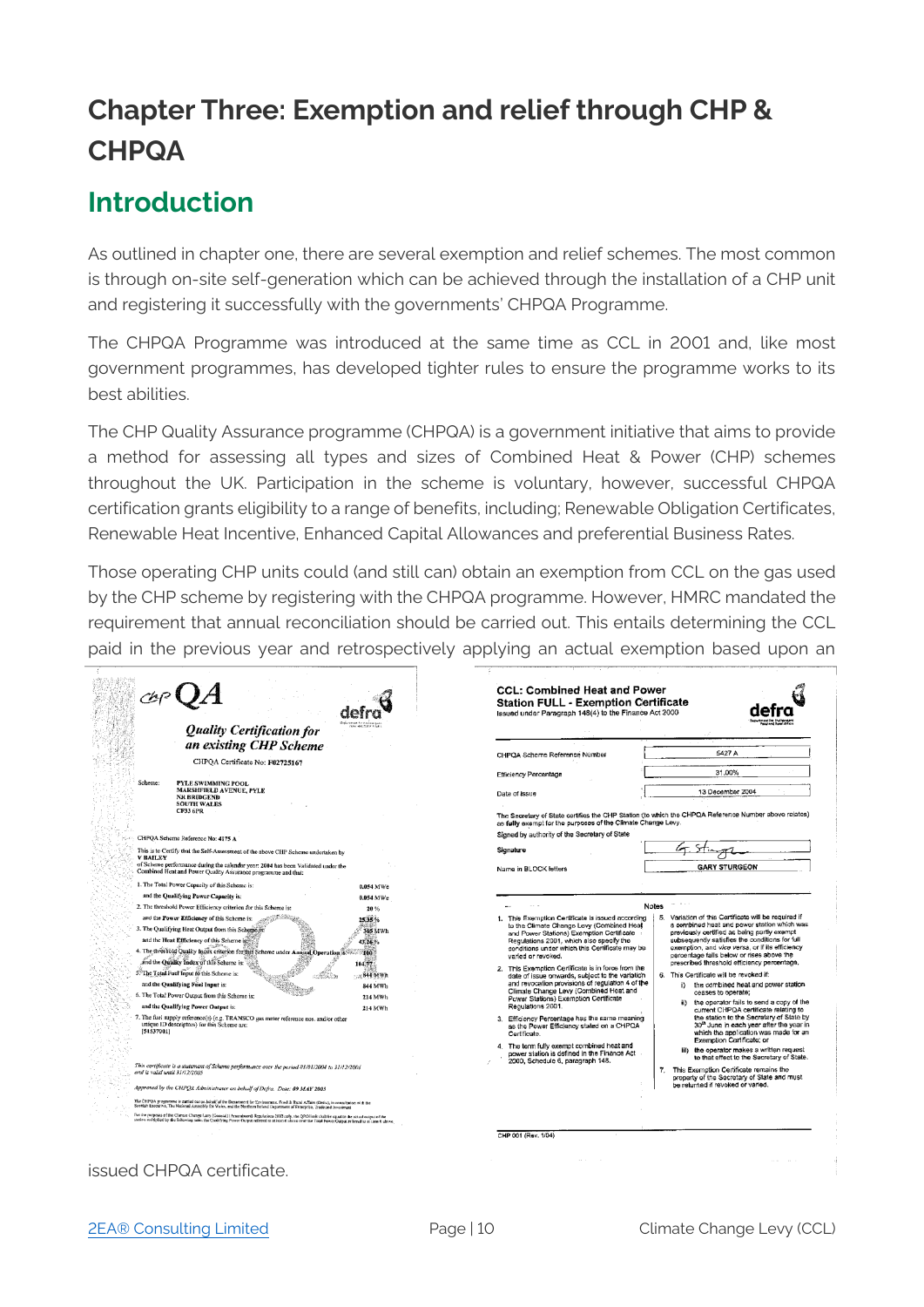## <span id="page-12-0"></span>**CHP Submission Process**

CHP schemes that are fully or partially certified as "Good Quality CHP" under the Combined Heat and Power Quality Assurance (CHPQA) programme, and have obtained a Secretary of State (CHP) Exemption Certificate are exempt from the rates of CCL on the fuel they use.

To obtain a CHPQA certificate, a number of self-assessments steps need to be followed by the responsible person. The first step is to fill out a CHPQA registration form (Form F1). Following this, the scheme administrator will notify the responsible person of their unique registration number as well as provide them with a username and password to access the online electronic submission portal.

The responsible person can now complete the self-assessment submission forms, the route depending on whether it is a 'Simple' or 'Complex' scheme.

These schemes are outlined below:

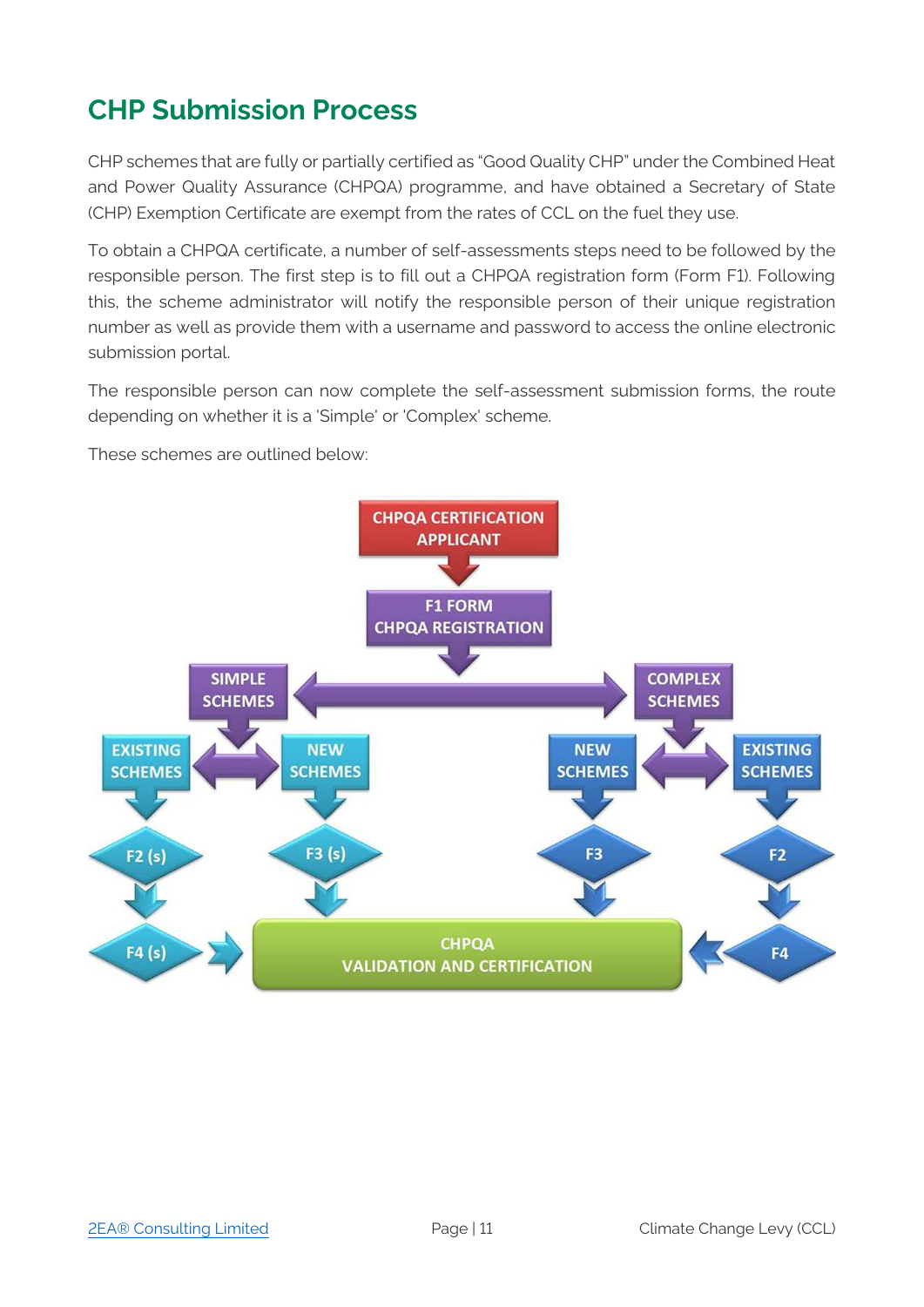### <span id="page-13-0"></span>**Simple Scheme Submission**

A scheme is identified as 'Simple' if it meets the following criteria:

- Generating capacity < 2MW<sup>e</sup>
- Single reciprocating engine
- Single conventional fuel used
- No heat-only boiler present

If this is the case, and simple scheme submission applies, then the shortened versions of the CHPQA forms can be used, simplifying the application process.

#### **New Applicants**

As a new applicant for a simple scheme, form F3(s) must be completed:

#### *Form F3(s)*

This form is for assessment of schemes that are not yet operational and is used to provide technical details and anticipated performance based on design information prior to commissioning.

#### **Existing Schemes**

Once a scheme is commissioned and running, and sufficient operational data has been collected, then forms F2(s) and F4(s) must be completed:

#### *Form F2(s)*

This form is used to provide details of the CHP scheme, such as installed equipment capacity and type etc. (this form will only need resubmitting if changes have been made to the scheme).

#### *Form F4(s)*

If your scheme has at least one month of operational data, this form is used to provide details of the scheme's actual performance. You only need submit annual figures for:

- Hours run
- Electricity generated
- Fuel consumed
- Heat utilised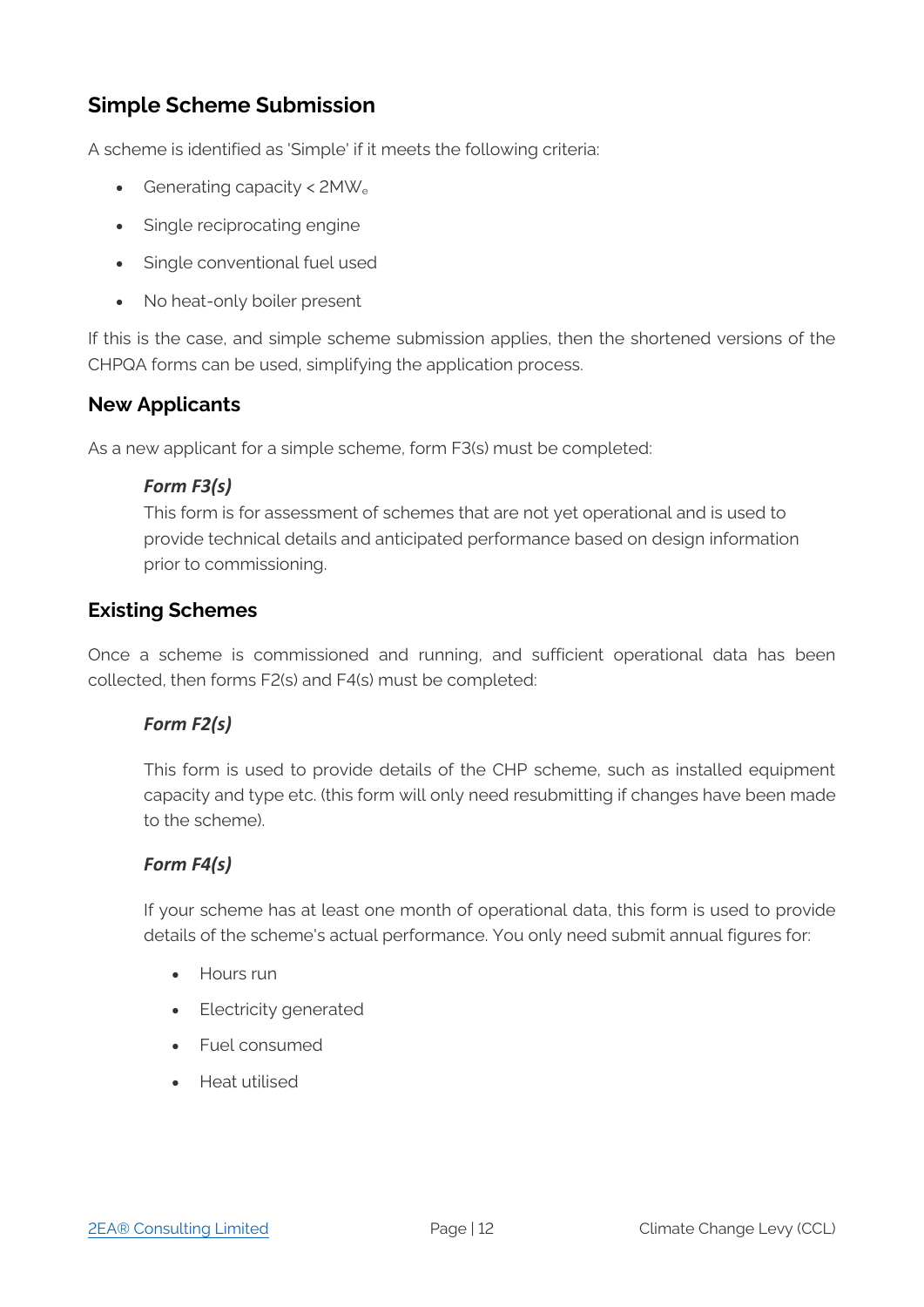### <span id="page-14-0"></span>**Complex Scheme Submission**

When completing the assessment for a 'Complex' scheme, the sequence of forms is parallel to the simple scheme, only with more detail required.

A scheme is complex if it meets any of the following criteria:

- Generating capacity  $\geq$  2MW<sub>e</sub>
- Prime mover not a single reciprocating engine
- Non-conventional fuel used
- Fired boiler(s) included within scheme boundary

#### **New Applicants**

If your scheme is still at the design stage, under construction or if you have insufficient operational data then you have to complete Form F3.

#### *Form F3*

This form is for the assessment of complex schemes that are not yet operational and should provide for the following information:

- Scheme Identification and Site Information
- Detailed Description of Proposed Scheme/Upgrade
- Scheme Performance for CHPQA
- Criteria for Good Quality CHP
- Calculation of  $CHP<sub>QPC</sub>$
- Calculation of  $CHP_{QPO}$  (Initial Operation)
- Exports details of Electricity and Heat
- Using CHPQA to Claim Renewables Obligation Certificates or Qualify for Contracts for Difference Support
- ROCs and CFDs  $CHP<sub>OPO</sub>$  calculation (Annual Operation)

The procedures are otherwise the same as for the simple scheme, outlined above.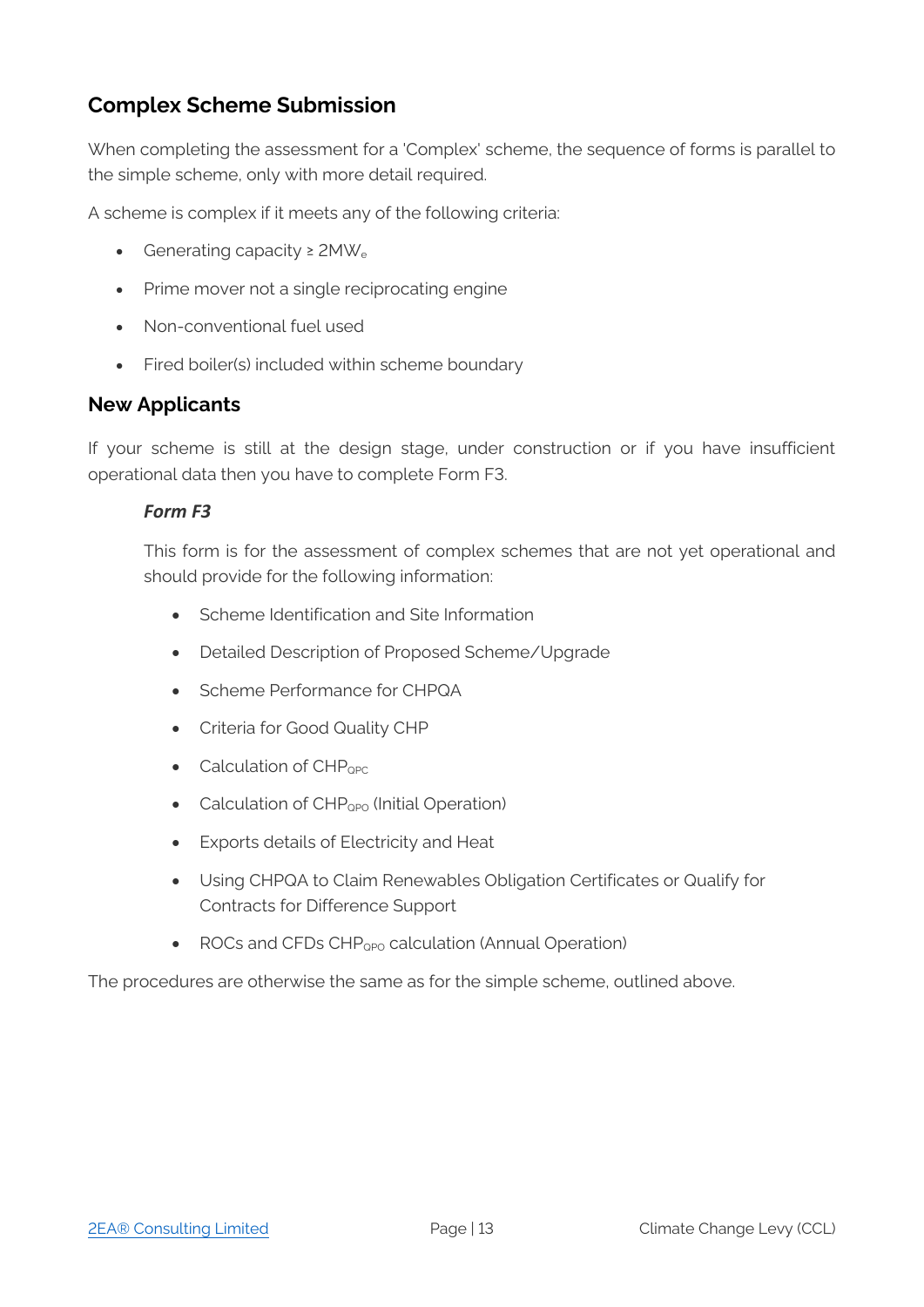#### **Existing Schemes**

If your scheme is already commissioned and running, with sufficient operational data (at least one month), then Forms F2 and F4 must be completed.

#### *Form F2*

This form is used to provide a description of the scheme. The complex scheme requires a list of all installed equipment (prime movers, boilers and their capacity, type and age etc.) and metering equipment that will be used to monitor the performance of the scheme. You will also need to provide a scheme schematic showing all the listed equipment and metering.

#### *Form F4*

This form is used to provide the details of actual performance. You need to submit the following monthly figures:

- Hours run
- Electricity generated
- Fuel consumed
- Heat utilised

You will also need to submit supporting documentation. This may include additional calculations necessary for determining the overall efficiency (the 'Quality Index') of the scheme.

### <span id="page-15-0"></span>**Applying for CCL Exemption**

Once a CHPQA certificate has been issued, there is the option to obtain or maintain your Secretary of State CHP Certificate (SOS certificate). A request should be made by completing the appropriate section at the end of the annual CHPQA self-assessment form.

The SOS certificate is then issued by the Department for Business, Energy & Industrial Strategy (BEIS) and gives you the legal entitlement to claim CCL exemption on good quality CHP fuel and electricity.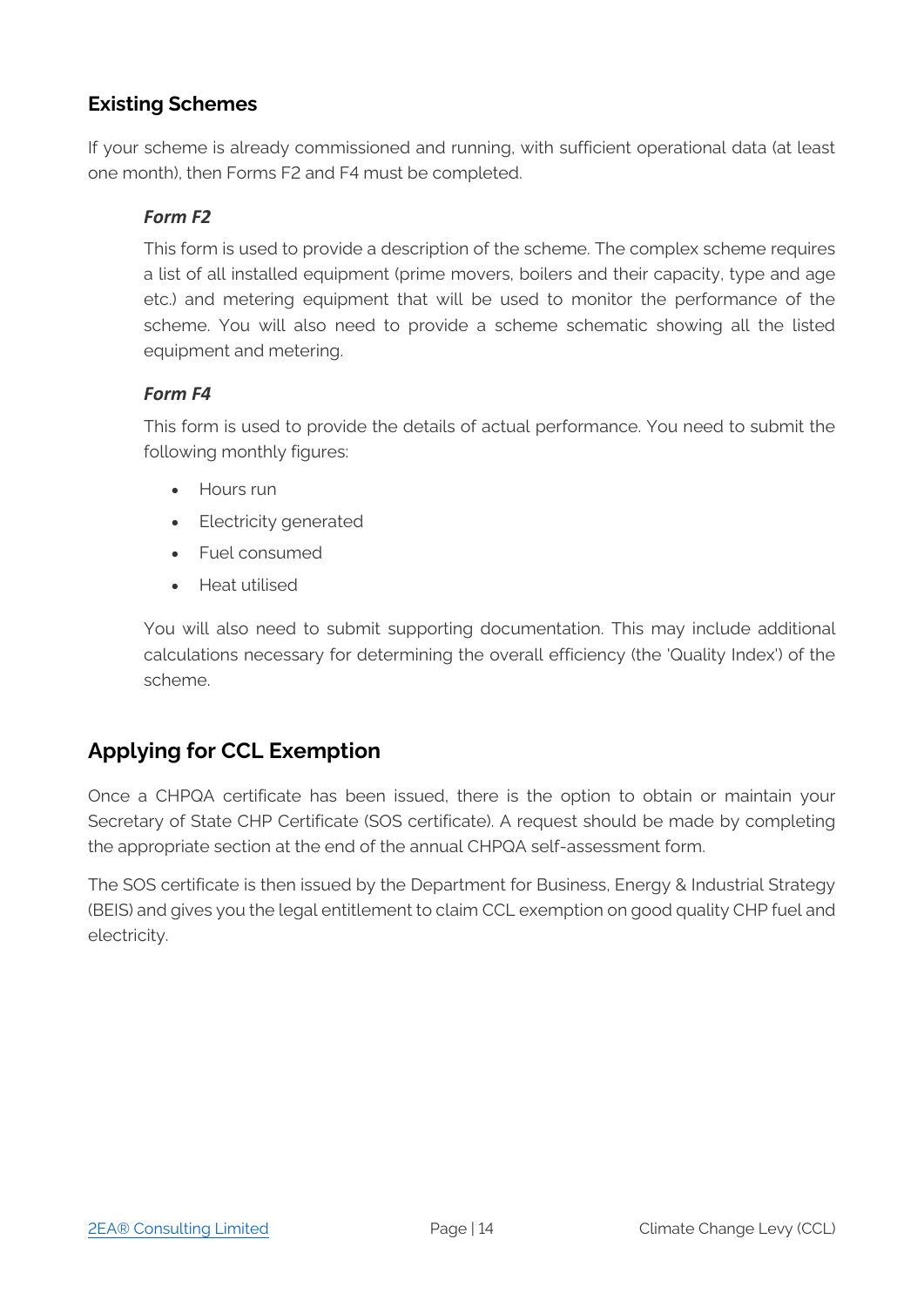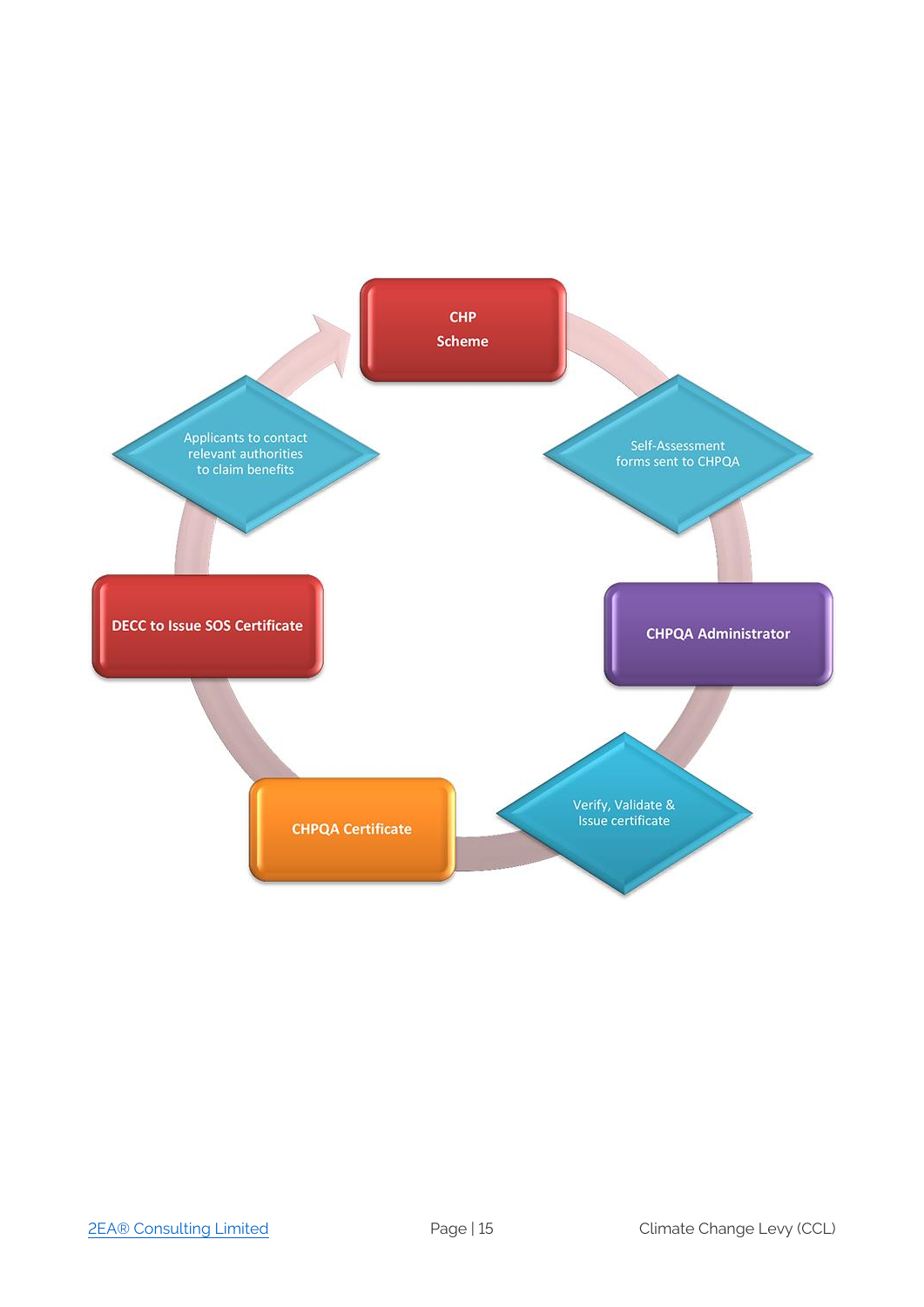### **CCL Reconciliation**

With receipt of the CHPQA certificate, you must now undertake annual CCL Reconciliation for HM Revenue & Customs (HMRC).

| <b>CCL Reconciliation Report: Example Leisure Centre</b> |                                           |                   |                    |                   |                    | 2016<br>Year:         |
|----------------------------------------------------------|-------------------------------------------|-------------------|--------------------|-------------------|--------------------|-----------------------|
| <b>MPR Number: 8913714202</b>                            |                                           |                   |                    |                   |                    |                       |
| <b>Period Covered</b>                                    | <b>Total Site Gas</b>                     | <b>Billed CCI</b> | <b>CCL Payment</b> | <b>Actual CCL</b> | <b>CCL Payment</b> | <b>Reconciliation</b> |
|                                                          | (kWh)                                     | Discount (%)      | <b>Billed</b> (£)  | Discount (%)      | Due $(f)$          | Payment (£)           |
| January                                                  | 488.687                                   | 50.00%            | £471.58            | 65.09%            | £329.26            | $-£142.32$            |
| February                                                 | 401,423                                   | 50.00%            | £387.37            | 65.09%            | £270.46            | $-£116.91$            |
| March                                                    | 466,319                                   | 50.00%            | £450.00            | 65.09%            | £314.19            | £135.81               |
| April                                                    | 429,809                                   | 50.00%            | £419.06            | 65.09%            | £292.59            | $-£126.47$            |
| May                                                      | 387,563                                   | 50.00%            | £377.87            | 65.09%            | £263.83            | $-£114.04$            |
| June                                                     | 318,491                                   | 50.00%            | £310.53            | 65.09%            | £216.81            | $-£93.72$             |
| July                                                     | 272.429                                   | 50.00%            | £265.62            | 65.09%            | £185.45            | $-£80.17$             |
| August                                                   | 326,428                                   | 50.00%            | £318.27            | 65.09%            | £222.21            | $-£96.06$             |
| September                                                | 340,530                                   | 50.00%            | £332.02            | 65.09%            | £231.81            | $-£100.21$            |
| October                                                  | 379.713                                   | 50.00%            | £370.22            | 65.09%            | £258.49            | $-£111.73$            |
| November                                                 | 435,939                                   | 50.00%            | £425.04            | 65.09%            | £296.76            | $-£128.28$            |
| December                                                 | 490.572                                   | 50.00%            | £478.31            | 65.09%            | £333.95            | $-£144.36$            |
| <b>Totals</b>                                            | 4,737,903                                 |                   | £4,605.89          |                   | £3,215.83          | $-£1,390.06$          |
|                                                          |                                           |                   |                    |                   |                    |                       |
|                                                          |                                           |                   |                    |                   |                    |                       |
| 03 November 2017                                         | Report prepared by 2EA Consulting Limited |                   |                    |                   |                    |                       |

This is a mandatory requirement and must be carried out within sixty (60) days from date of certification. Otherwise penalties can be imposed.

#### *HMRC guidance states:*

*"On receipt of a new CHPQA certificate, and following its submission to DECC for Secretary of State Certificate purposes, you must review your PP11 Supplier Certificate and reconcile the amount of CCL relief claimed on taxable commodities used as fuel inputs against the actual performance of the station over the same period."*

CCL Reconciliation for CHP operators falls into two categories: Gas Consumed by the CHP unit and Electricity Generated by the CHP unit.

#### **Gas Consumed by the CHP unit**

Your CCL exemption rate is based on the ratio between your Qualifying Fuel Input (QFI) against your total gas input. Your QFI is shown on your CHPQA certificate.

Your CCL exemption rate going forward is based on the previous year's CHP validated QFI and the ratio of total gas consumption. Simply put, your CCL exemption in 2016 would be based upon the ratio between the validated QFI and total gas consumption for 2015; likewise, your CCL exemption in 2018 will be based on the ratio of the validated QFI and total gas consumption for 2017.

This is where CCL reconciliation comes in; you have to review your actual performance and CCL exemption in 2017 against the predicted exemption rate (based on the 2016 figures) for the year.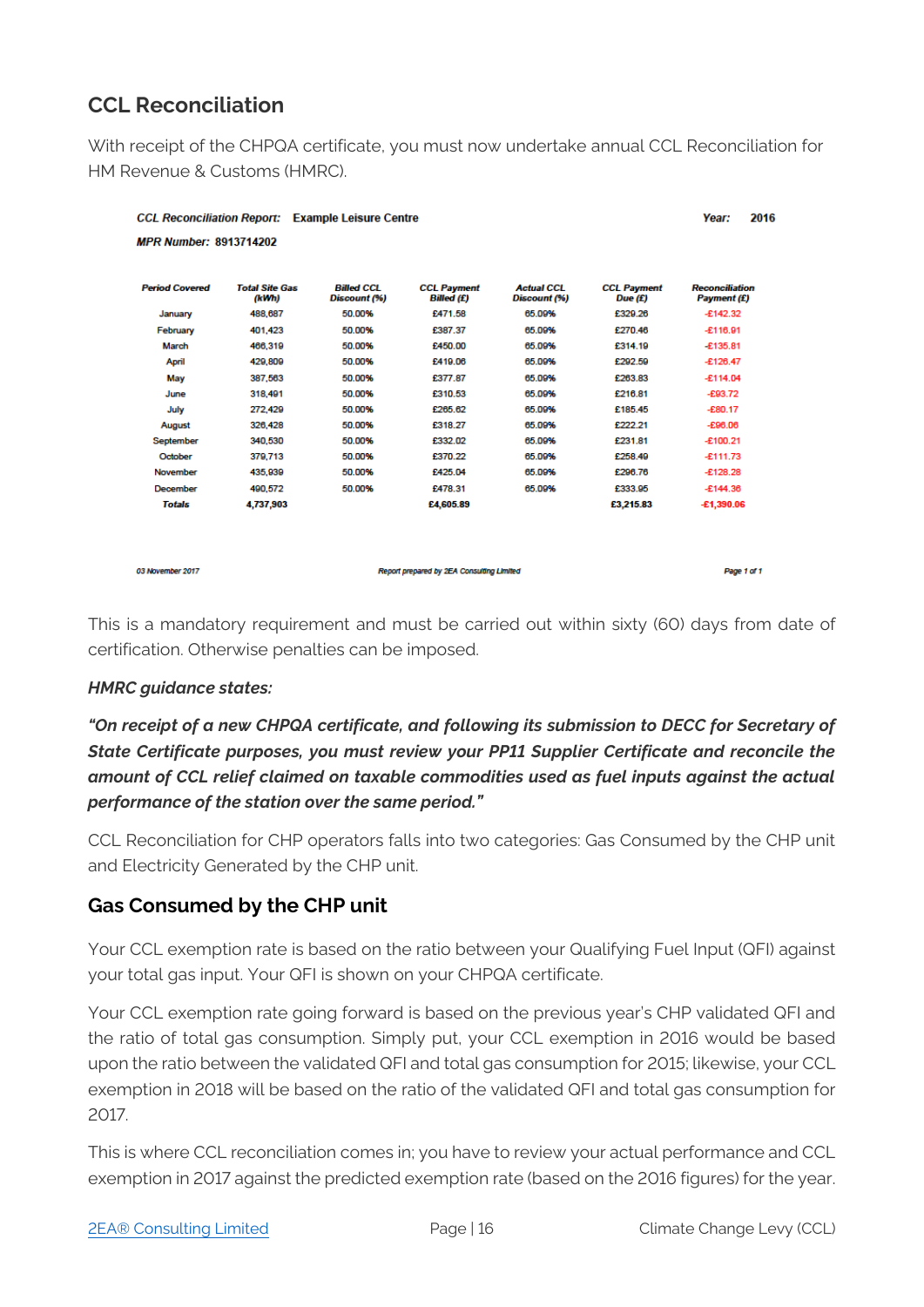So if in 2015 your PP10 calculation showed an exemption rate of say 60% for 2016, but upon receipt of your CHPQA certificate for the 2016 calendar year, your calculation showed an exemption of 50%; then there has been an underpayment of CCL. You were claiming a 60% exemption in 2016 but were only entitled to a 50% exemption and a repayment to HMRC of the difference is required.

#### **Electricity Generated by the CHP unit**

CCL reconciliation on CHP electricity is much easier to calculate, it is based on the difference (if any) between the schemes Total Power Output (TPO) and the Qualifying Power Output (QPO); both of these are shown on your CHPQA certificate.

The amount owed is calculated by subtracting the QPO from the TPO and multiplying the difference by the relevant rate of CCL for electricity. If there is no difference then there is no liability.

As there are no means to make a self-declaration for CCL reconciliation on electricity, the CHP operator would be required to register to pay CCL using HMRC form CCL1 and after that complete quarterly returns.

### <span id="page-18-0"></span>**Summary**

There has never been a more important time to look at your energy costs and the role that CCL plays within them. By reducing your energy consumption, you will reduce your CCL liability.

Businesses with climate change agreements or those operating CHP units can reduce this liability further, so although a climate change agreement may not be accessible to all, the installation of a CHP unit should be considered as soon as practicable.